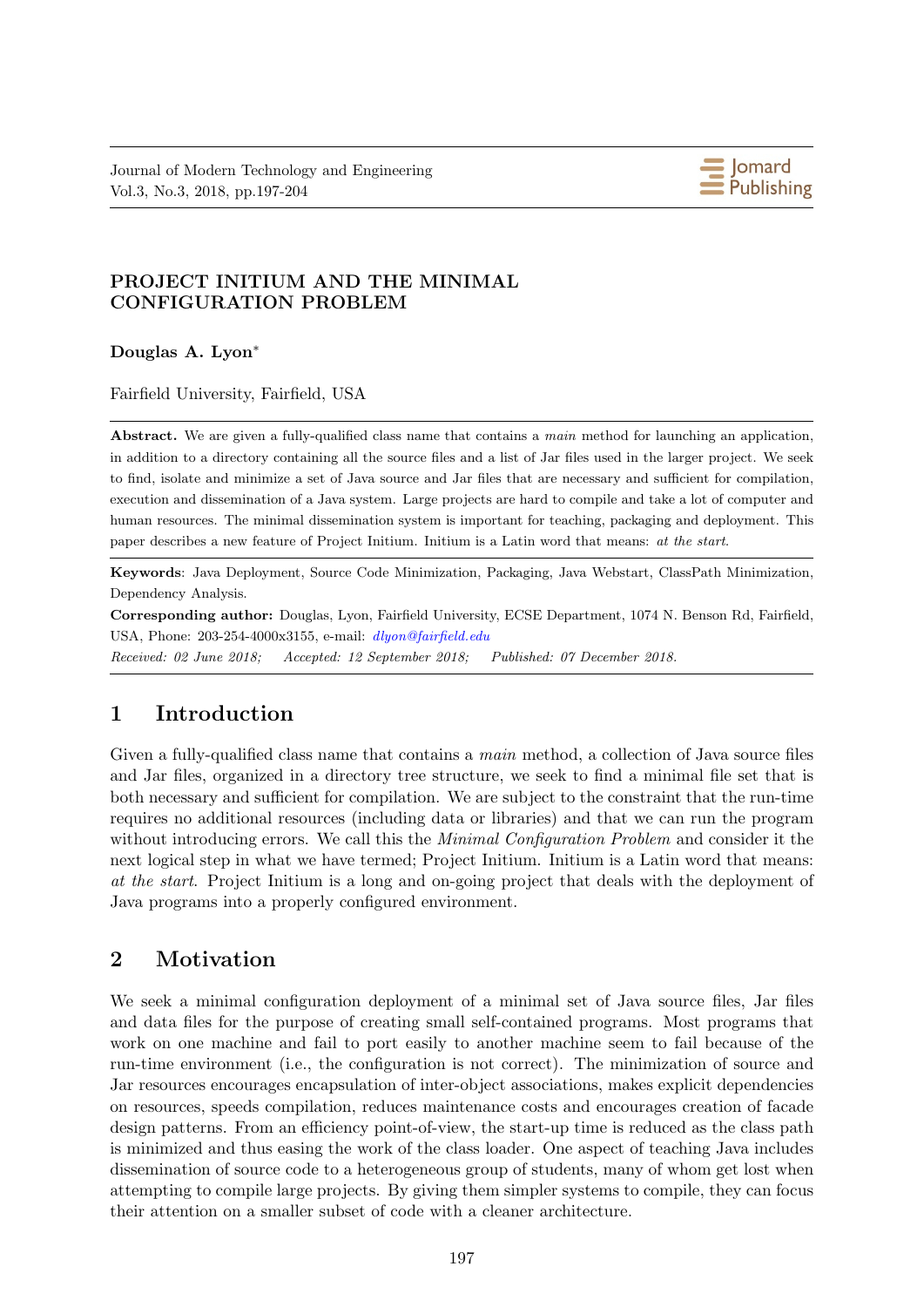#### **3 Historic review**

In the past, project Initium has addressed several deployment problems. For example, there was the problem of resigning already signed Jar files (Lyon, 2008), the problem of deploying a screen saver for CPU scavenging, with mac, windows and Unix screen savers (Lyon & Castellanos, 2007), (Lyon & Castellanos, 2006a), (Lyon & Castellanos, 2006b), (Lyon & Castellanos, 2006c).

We have yet to find anything in the literature that addresses the minimal configuration problem, though there are class-file minimization tools (Lyon, 2004).

### **4 The static dependency analysis approach**

Static dependency analysis makes use of compiler output by forensic examination of the byte codes in Java class files. The Byte Code Engineering Library (BCEL) enables the identification of imports and packages that are present and referred to by a class that contains a main method (Whaley et al., 2002). This class is selected using the Initium interface, as shown in Figure 1.



Figure 1: The Initium Interface

The interface allows us to select a class name using an open file dialog box to navigate to the class file that contains the main method for the application. The BCEL allows us to obtain the class name and this is populated in the text field of the graphic user interface. Recursive exploration of the inter-class associations by the BCEL enables the packing of all the classes in a single Jar file. The minimized Jar file contains a manifest and it is executable by a Java runtime.

The minimal source file set is produced in a compressed file called *src.jar* by comparing the source code tree with the classes in the executable Jar file. Code entities that refer to inner reference types are excluded from the *src.jar* file as these are contained in the outer class files source code.

The minimal Jar library set is produced via a class path analysis using a customized version of the JDeps tool (Sharan, 2014). In this case, we include only those jars that are referred to by the class files for which no source code exists. JDeps customization enabled its' integration with the Initium system, as shown in Figure 2.

|              |      |                             | RunInitiumFrame |     |  |
|--------------|------|-----------------------------|-----------------|-----|--|
| File         | Edit | <b>Utils</b>                |                 |     |  |
| class nam    |      | upload jar<br>clean thawtes |                 | νс  |  |
| jar file nam |      |                             | import cert     | ٦J  |  |
|              |      |                             | sign jar        | ٦cs |  |
|              |      |                             | unsign jar      | ٦U  |  |
| п            |      |                             | resign jars     | ٦ĭR |  |
| Structure    | ь    |                             | verify jar      | ٦V  |  |
|              |      |                             | pack jar…       | ``  |  |
|              |      |                             | optimize source |     |  |

Figure 2: The Optimize Source Menu Item

The final step is to emit a *build.xml* ant file that enables the compilation. The Jar file set is minimized based on static dependency analysis.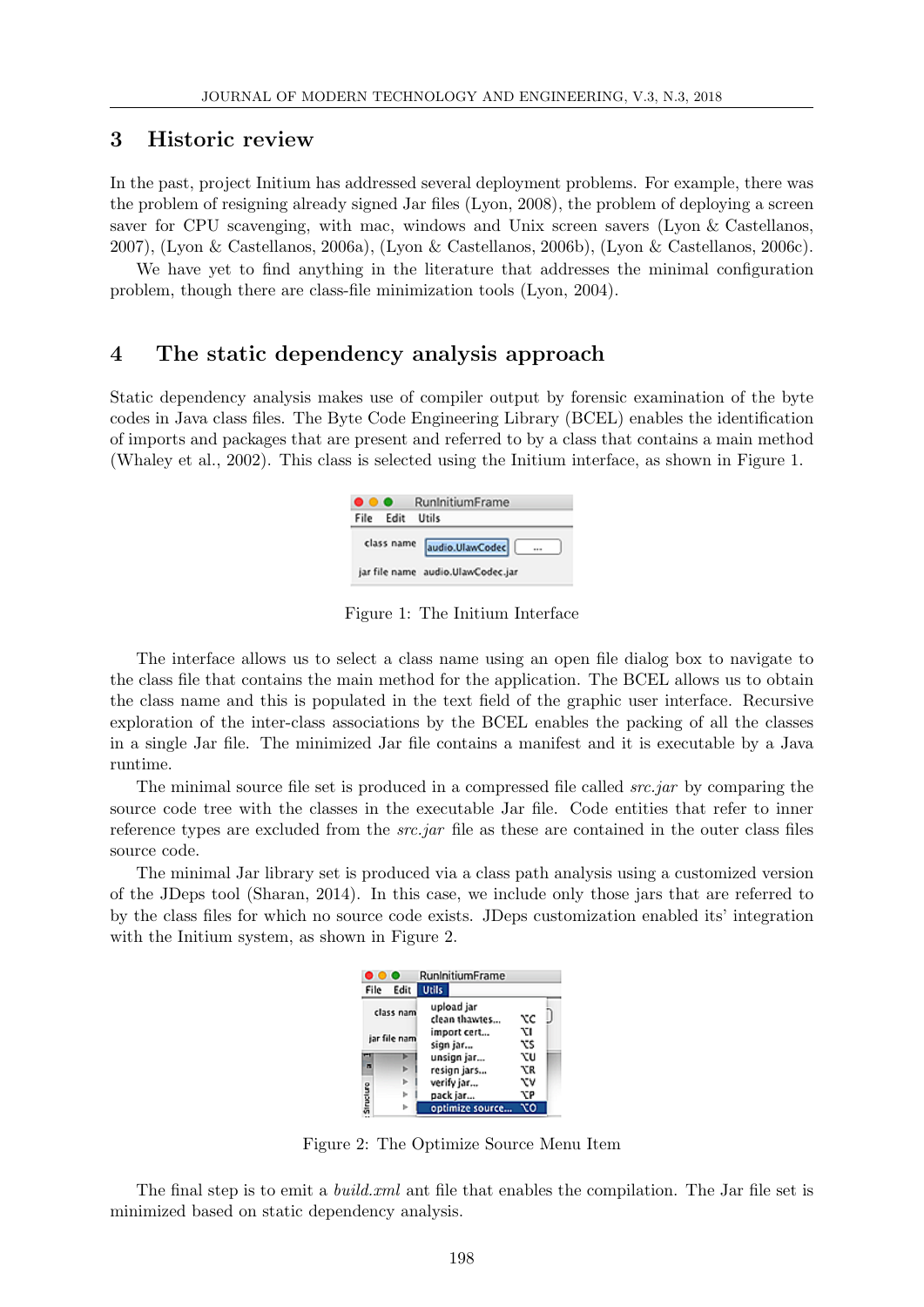### **5 Results and problems with static dependency analysis**

For some cases, the system produces good results. For example, in one case, upon completion, we obtain three files, *build.xml, jars.jar* and *src.jar*. For a simple audio playback application, the src.jar contained 4 Java source files and the *jars.*jar file contained two Jar files. The original project had 8,346 Java files and 219 jar files. This represents a 2,089 times reduction in source files and a 100 times reduction in the number of jar files. The build is clean and we find that the outcome is typically positive (faster compilation, ease of maintenance, faster start-up times, etc.).

Static dependency analysis can trigger issues of improper configuration that can yield a compile failure. Consider the following code:

```
File f = new File("/Users/lyon/current/java/data/audio/bong.au");
System.out.println(f); UlawCodec ulc = new UlawCodec(f); ulc.play();
```
Static dependency analysis fails to identify dependency on the audio file "*bong.au".* Data files located via an absolute path name pose tricky configuration issues during deployment. Code data dependencies are a fruitful source of dissemination bugs and various run-time failures (i.e., *FileNotFoundException*). As this is a run-time failure, only dynamic analysis can detect the problem.

Another use-case for failure includes dynamic class loading. Consider:

```
Class.forName("org.sqlite.JDBC");
```
The dependency on the JDBC driver cannot be detected at compile time by any normal compilation process and thus a *ClassNotFoundException* will be thrown at run-time. Other use-cases for failure include reflection based coding that makes use of the annotation API, as described in (Lyon, 2010). For example:

Annotation a[] = c.getAnnotations();

# **6 Dynamic dependency analysis**

The afore mentioned configuration issues demonstrate that static dependency analysis is impoverished when faced with dynamically loaded classes or resources. During the deployment phase, missing resources will typically halt with an exception (i.e., *ClassNotFoundException*, or some variant thereof). Using a Java Agent (Rodriguez-Prieto et al., 2018) we were able to obtain a list of classes that are needed at run-time. The Java Agent instruments the JVM and makes a list of what it is loading. The *Instrumentation* interface enables a listing of all loaded classes

One of the frameworks that we relied upon is the EA Agent Loader (EA). The Agent Loader enables the writing and testing of Java agents that use dynamic agent loading without making use of the –java agent jvm parameter (and thus attaching to a live JVM). The basic idea is that a class with the signature of:

```
public class HelloAgentWorld{
   public static class HelloAgent {
       public static void agentmain(
       String agentArgs, Instrumentation inst)
```
can be invoked with: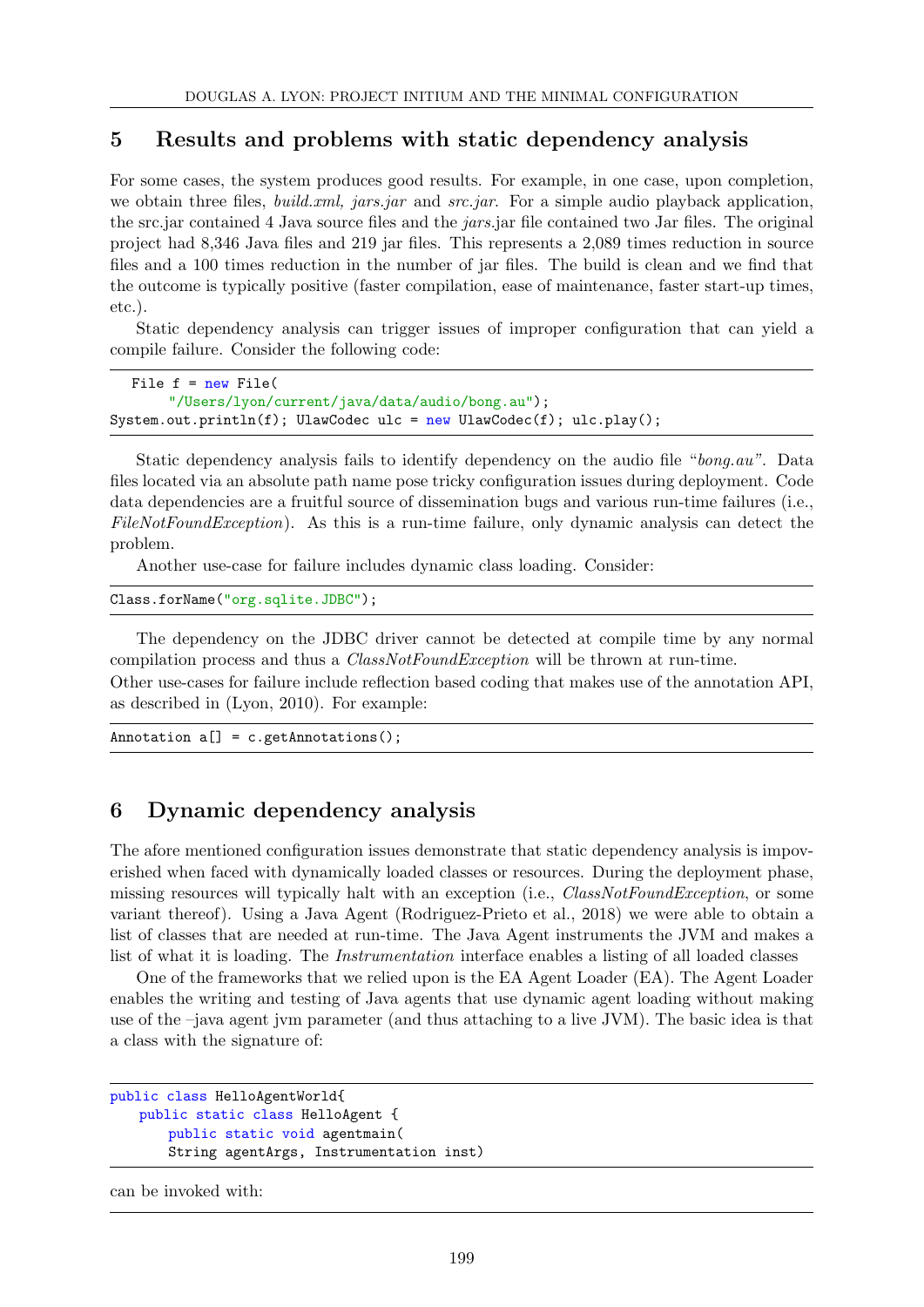```
public static void main(String[] args){
       AgentLoader.loadAgentClass(
       HelloAgent.class.getName(), "Hello!");
}
```
The *loadAgentClass* method loads the Java agent dynamically, thus dealing with the problem of finding the proper JVM class. In practice, we optimize our project (including the Jar file set) using the following code:

```
final String mainClassName = "audio.UlawCodec"; final String
sourceRootDirectory
       = "/Users/lyon/current/java/j4pCode/src";
final String sourceOutputDirectory
       = "/Users/lyon/attachments/ulawProject/src/";
final String classFileDirectory
       = "/Users/lyon/current/java/j4pCode/out/production" +
         "/j4p";
final String jarRootDirectory
       = "/Users/lyon/current/java/j4pCode/jars/";
final String jarOutputDirectory
       = "/Users/lyon/attachments/ulawProject/jars/";
AgentLoader.loadAgentClass(ddaa.class.getName(), "");
File srdf = new File(sourceRootDirectory); File sodf = newFile(sourceOutputDirectory); File jodf = new
File(jarOutputDirectory); final List<URL> urls = DynamicAnalyzerUtil
       .populateLibrariesAndSourceFiles(
              new File(jarRootDirectory), new File
                      (classFileDirectory));
final DynamicDependencyAnalyzer ddaa
       = new DynamicDependencyAnalyzer(mainClassName,
                                    srdf, sodf, jodf,
```
urls);

An instrument is passed the *classLoaderContext* by the run-time:

```
public class DDAInstrument {
   private static Instrumentation instrumentation=null;
      public static void agentmain(final String agentArgument,
                              final Instrumentation inst) {
       instrumentation = inst;
   }
   public static Instrumentation getInstrumentation(Class cls)
           throws NoSuchMethodException, InvocationTargetException,
                 IllegalAccessException {
       final Method meth = cls.getMethod("main", String[].class);
       final String[] params = null;
       meth.invoke(null, (Object) params);
       return instrumentation;
   }
}
```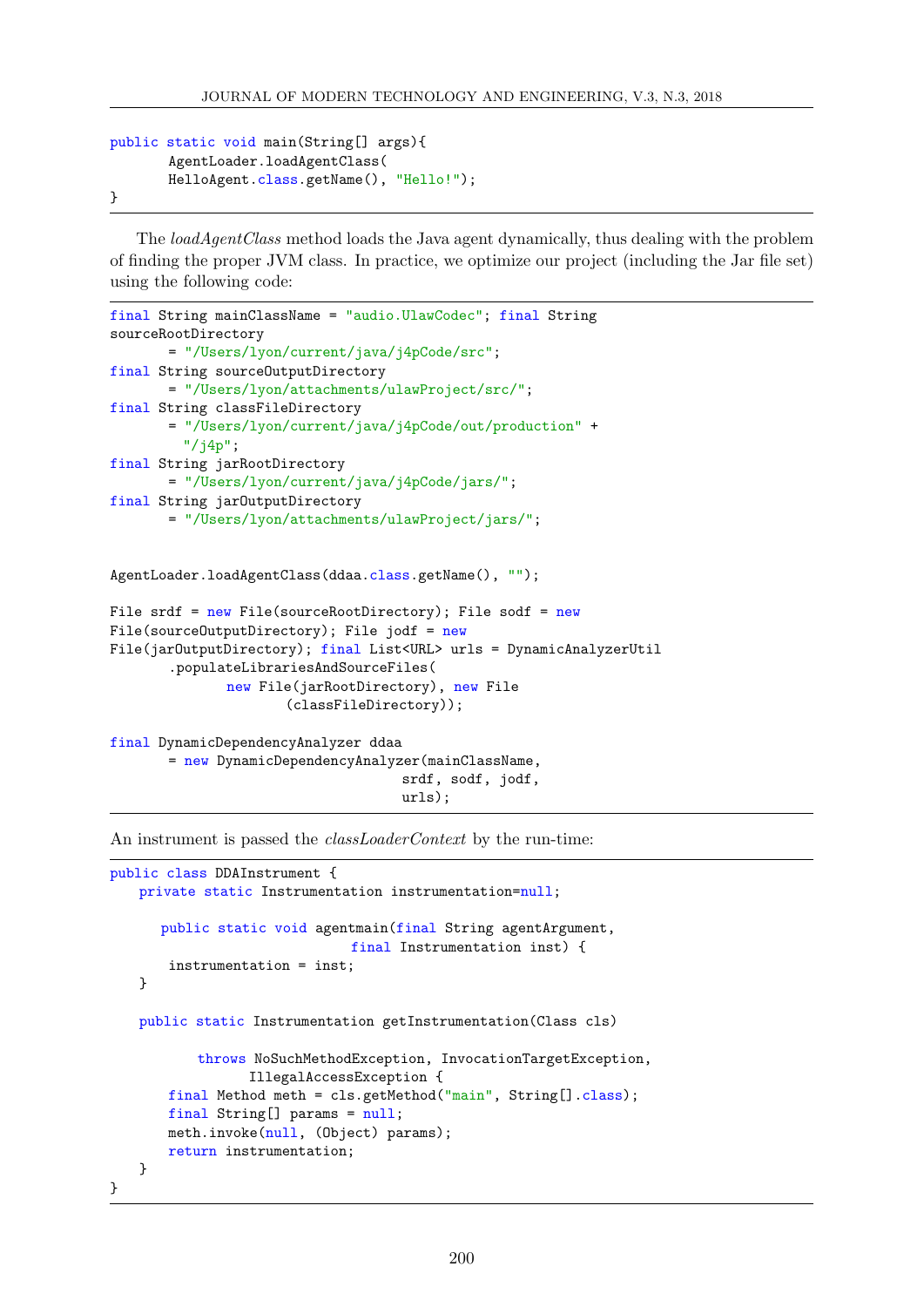The *DDA Instrument* instance uses the current class loader context to retrieve a list of all the loaded classes and Jars, if and only if these things are loaded when the main is executed:

```
public File[] analyzeDynamicDependency(boolean hasSourceFile)
       throws IOException, URISyntaxException,
             InvocationTargetException, IllegalAccessException,
             NoSuchMethodException, ClassNotFoundException {
   ClassLoader cl= Thread.currentThread().getContextClassLoader();
   final Instrumentation inst = DDAInstrument
           .getInstrumentation(cl.loadClass(mainClassName));
   Class[] initiatedClasses = inst.getInitiatedClasses(cl);
   return processLoadedClasses(Arrays.asList(initiatedClasses),
                             hasSourceFile);
```
}

The *processLoadedClasses* contains the details of copying the needed source code and Jar libraries into the target directories:

```
private File[] processLoadedClasses(final List<Class<?>> classes,
                                 boolean sourceFile)
       throws IOException {
    // We don't need duplicate files especially jar files
    final Set<File> usedSourceFiles = new HashSet<>();
    final Set<File> usedJarFiles = new HashSet<>();
   for (Class<?> clazz : classes) {
       if (clazz.getName().contains("$")) continue;
       final ProtectionDomain
               protectionDomain =
               clazz.getProtectionDomain();
       final CodeSource
               codeSource =
               protectionDomain.getCodeSource();
       if (codeSource != null) {
           final URL jarFileUrl = codeSource.getLocation();
           if (jarFileUrl.getFile().endsWith(".jar")) {
               File file = new File(jarFileUrl.getFile());
               String outputFile = String.format(\frac{9}{8}\%s\frac{9}{8}\%s",
                                               jarOutputDirectory,
                                               File.separator,
                                              file.getName()
                                              );
               copyFiles(file, new File(outputFile));
               usedJarFiles.add(file);
           } else {
               String canonicalName = clazz.getCanonicalName();
               if (canonicalName == null) continue;
               String filePathUrl = mapClassToSource(
                      canonicalName);
               String replace = canonicalName.replace(".",
                                                   File.separator
                                                  );
               String outputFile = String.format("%s%s%s%s",
```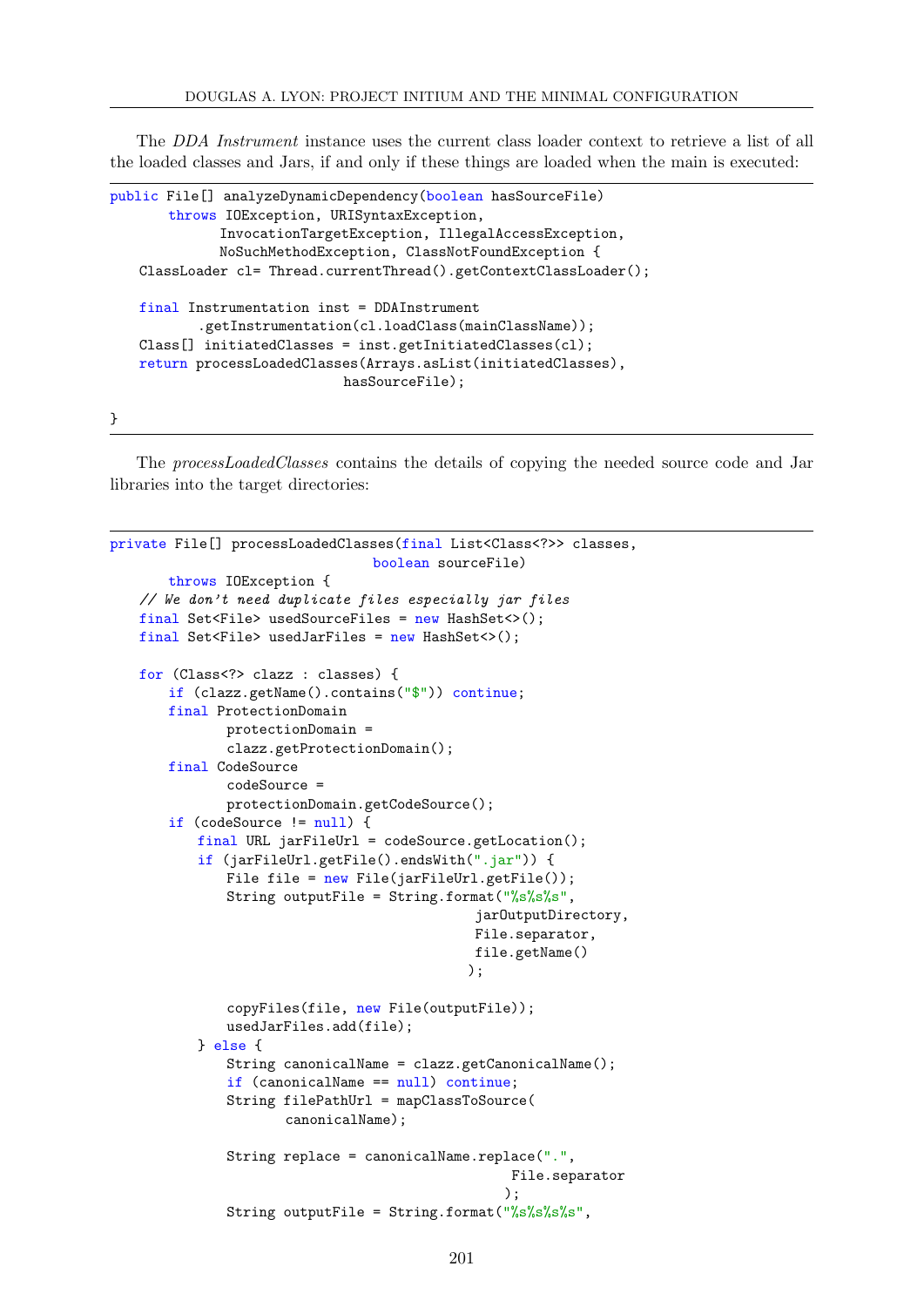```
sourceOutputDirectory,
                                              File.separator,
                                              replace, ".java"
                                             );
               copyFiles(new File(filePathUrl),
                        new File(outputFile)
                       );
               usedSourceFiles.add(new File(filePathUrl));
           }
       }
   }
   return sourceFile ? usedSourceFiles.toArray(new File[0]) :
           usedJarFiles.toArray(new File[0]);
}
```
Inner classes have names that contain a "\$" and these are filtered out from our source file set, as the inner classes are contained in the source files that hold the outer classes.

# **7 Problems with dynamic dependency analysis**

We are given a main method that dynamically loads data and classes by making use of the *Class.forName* and an external file reference:

```
public static void main(String[] args)
       throws ClassNotFoundException {
   Class.forName("org.sqlite.JDBC");
   File f = new File(
           "/Users/lyon/current/java/data/audio/bong.au");
   System.out.println(f);
   UlawCodec ulc = new UlawCodec(f);
   ulc.play();
}
```
Our dynamic dependency analysis produced output that included:

/jars/sqlite-jdbc-3.16.1.jar

This indicated that we have addressed one of the major points of static dependency analysis; given an execution of all paths that dynamically load external classes, we can be reasonably assured that we will have the libraries that we need to run the code. The program has minimized the source file set:

```
./src/audio/SimpleAudioPlayer.java
./src/audio/UlawCodec.java
```
Both programs are critical to execution. However, the downside is we have still not addressed the data that we need to execute. The file:

```
"/Users/lyon/current/java/data/audio/bong.au"
```
will be missed by the dynamic examination of the *classloader*. There are several approaches to solve such a problem. For example, we could bundle the resource into the source code (Lyon,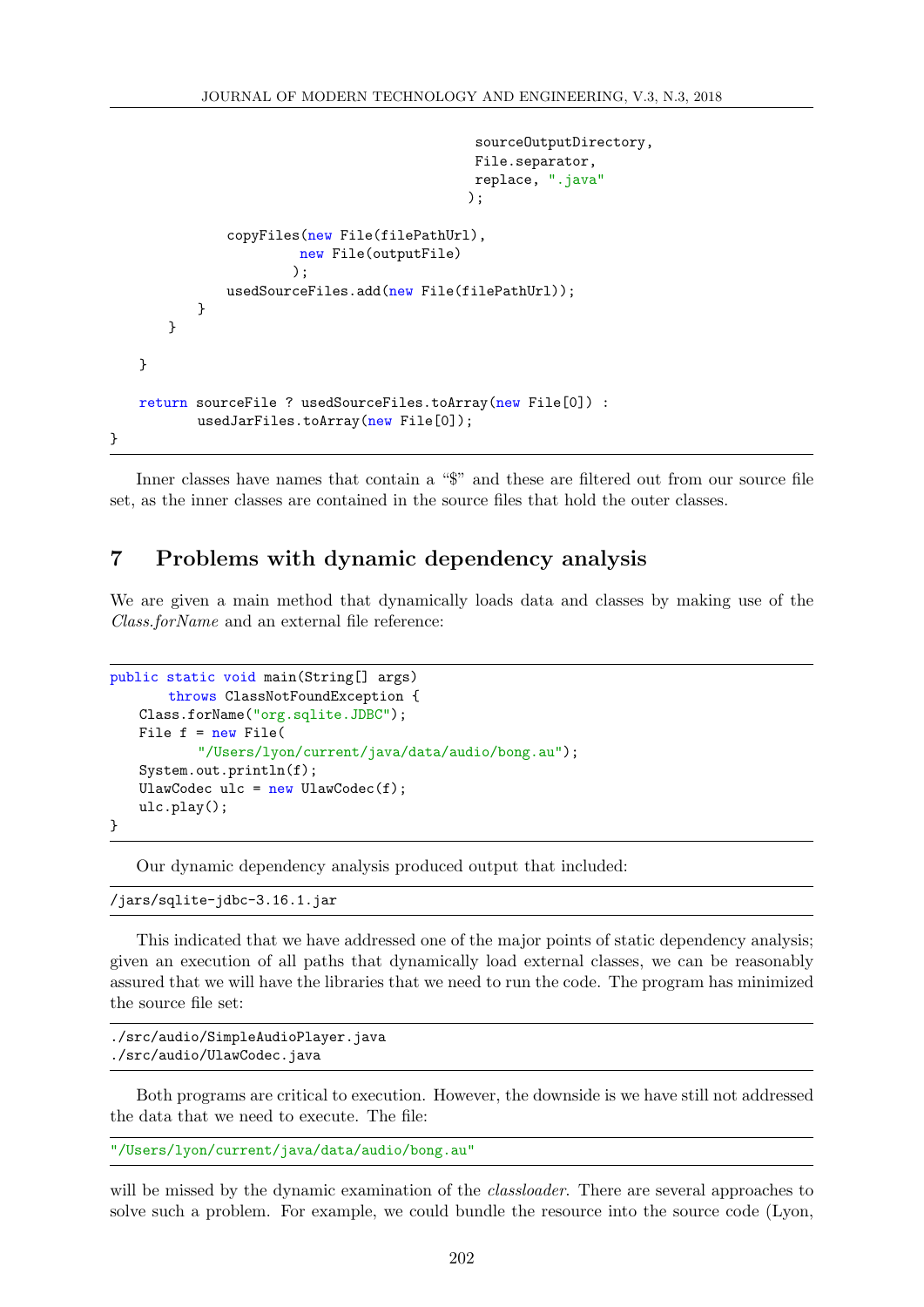2005). Such an approach UUEncodes the data into the source file. This approach has the advantage of making sure the data needed by the object is geographically co-located in the byte code and is unlikely to be lost. However, the approach is invasive, increases compilation time, increases byte code size and, worse, may not scale well to large data since compilers often crash when presented with source code files that are too large.

Another approach is to use a URL to make reference to the data file. This has the advantage of enabling the code to work anywhere. However, the drawback is that such a change is invasive (requiring a code change) and requires that the Internet be available. Moreover, we may not always want to put our data on the Internet, where the world can see it. Another way we can load our resource is through the class loader:

```
url = classLoader.getResource(resource);
```
Such an approach results in an invasive change to the code, to wit:

```
ClassLoader classLoader =
       Thread.currentThread().getContextClassLoader();
URL url = classLoader.getResource("resources/bong.au"); File f = newFile(url.toURI()); System.out.println(f); UlawCodec ulc = new
UlawCodec(f);
```
Even worse, the instrument class loader keeps tracks of classes that it is loading, but it is not keeping track of resources that it is loading.

Another solution is to employ a *ResourceManager* able to transfer over compressed data when it is out of data, if the Internet is available, and otherwise checks the local disk for the data. This too is both invasive and requires an Internet connection, when the resources are not locally available.

# **8 Conclusion**

Static dependency analysis provides a fast solution to creating a minimal set of Jar libraries and Java source code, however, it fails for the use-case of dynamically loaded resources and classes. Dynamic dependency analysis is able to detect the run-time loading of classes and provides a good intermediate solution. However, it requires complete exploration of all execution paths. Additionally, dynamic dependency analysis fails to find data resources with absolute pathnames. Adding a class loader to Instrumentation in Java is unable to detect dynamically loaded resources without some sort of a custom class loader.

The use of a *ResourceManager* to handle data may be a very good way to approach the problem. The question of how this should be implemented, exactly, remains open. Ad-hoc retrieval of individual files does not seem like sound software engineering, as testing may fail to detect a missing resource.

In summary, static dependency analysis will miss reflection-loaded classes and data referred to via local disk store. Instrumentation will detect reflection-loaded classes, but it too will miss data files stored on local disk and referred to via absolute path names. Instrumentation will also miss relative class loader references, as in:

```
ClassLoader classLoader =
```

```
Thread.currentThread().getContextClassLoader();
URL url = classLoader.getResource("resources/bong.au"); File f = newFile(url.toURI()); System.out.println(f); UlawCodec ulc = new
UlawCodec(f);
```